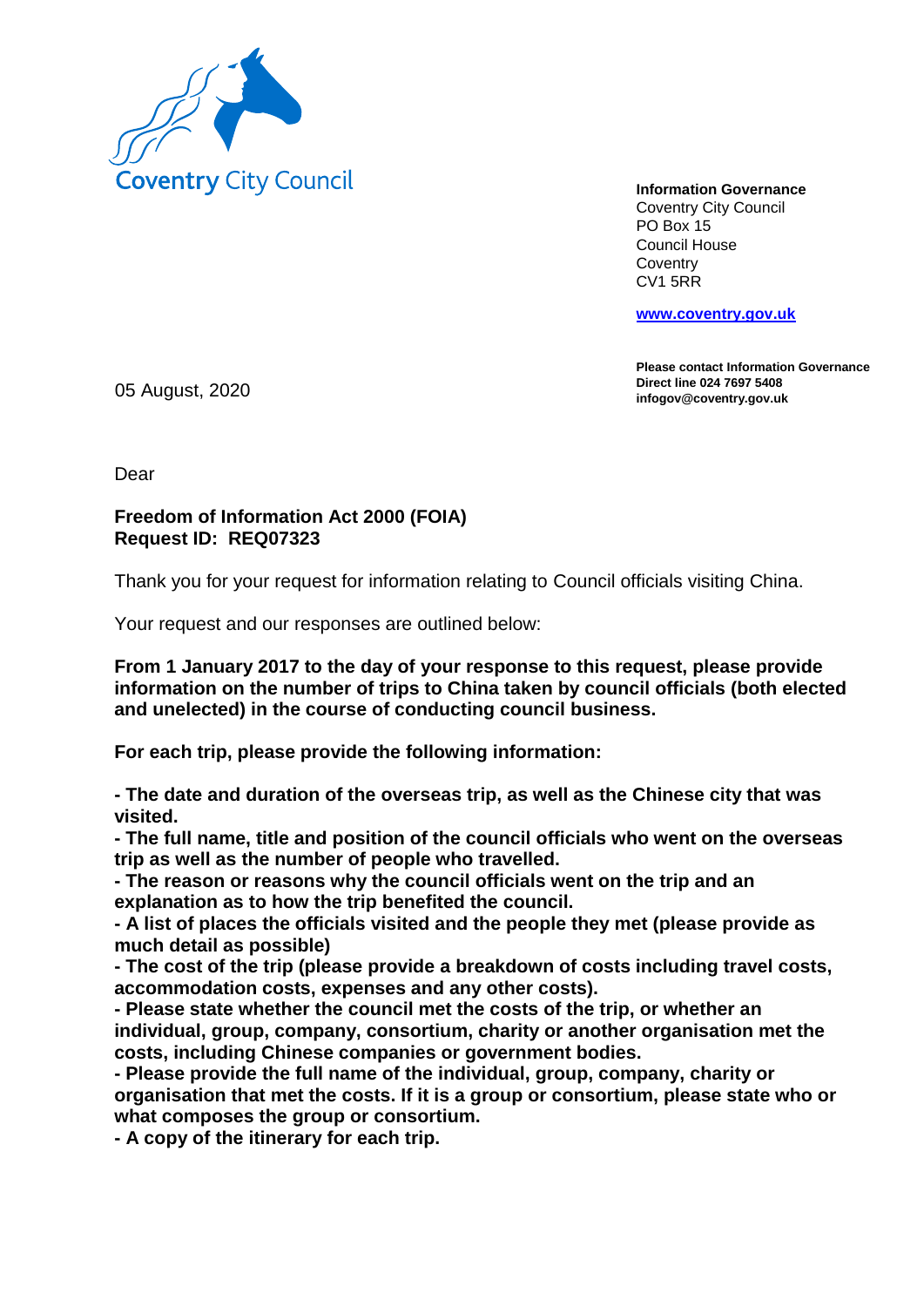In response to the questions above, we can advise that the majority of the information requested is included within the travel approvals and report backs we publish when undertaking these visits.

The links are accessible to you via the Council's website at the following links:

China Travel Approval 2018 – https://edemocracy.coventry.gov.uk/ieListDocuments.aspx?CId=724&MId=11696&Ver=4

China Report Back 2018 – https://edemocracy.coventry.gov.uk/ieListDocuments.aspx?CId=570&MId=12068&Ver=4

China/Hong Kong Travel Approval 2019 – https://edemocracy.coventry.gov.uk/ieListDocuments.aspx?CId=124&MId=11945&Ver=4

We therefore do not have to provide this part of the requested information as per Section 21 of the FOIA

With regards to additional details on the 2019 visit, we can confirm that the Authority holds the information you are seeking, however Section 22 of the Freedom of Information Act allows us to not disclose it at this point in time as the information is intended for publication at a future date.

The exemption at S43(2) is qualified, and therefore subject to a public interest test. Even where a qualified exemption is engaged it can only be applied where the public interest in withholding information outweighs that in favour of releasing it. In applying the public interest test the Council have given careful consideration to the arguments for and against disclosure.

Disclosure of the information will promote accountability and transparency for the Council's decisions and in its spending of public money. It will assist the public to understand and challenge our decisions or to enable the public to better scrutinise the public monies spent.

However, the Council are unable to share the additional details until it has gone through political scrutiny. Publication processes are also in place to ensure information is published in the ethos of openness and transparency. Therefore, to disclose the 2019 information under the FOIA would pre-empt this process.

Having considered the public interest, we have decided not to release the information. We anticipate the public report being published mid-September in line with the next available meeting of the relevant Scrutiny Board.

**- Details of any gifts received by the officials, their value and which organisation, individual gave them gift.**

**- Details of any financial benefits received by the council as a result of the trip -**